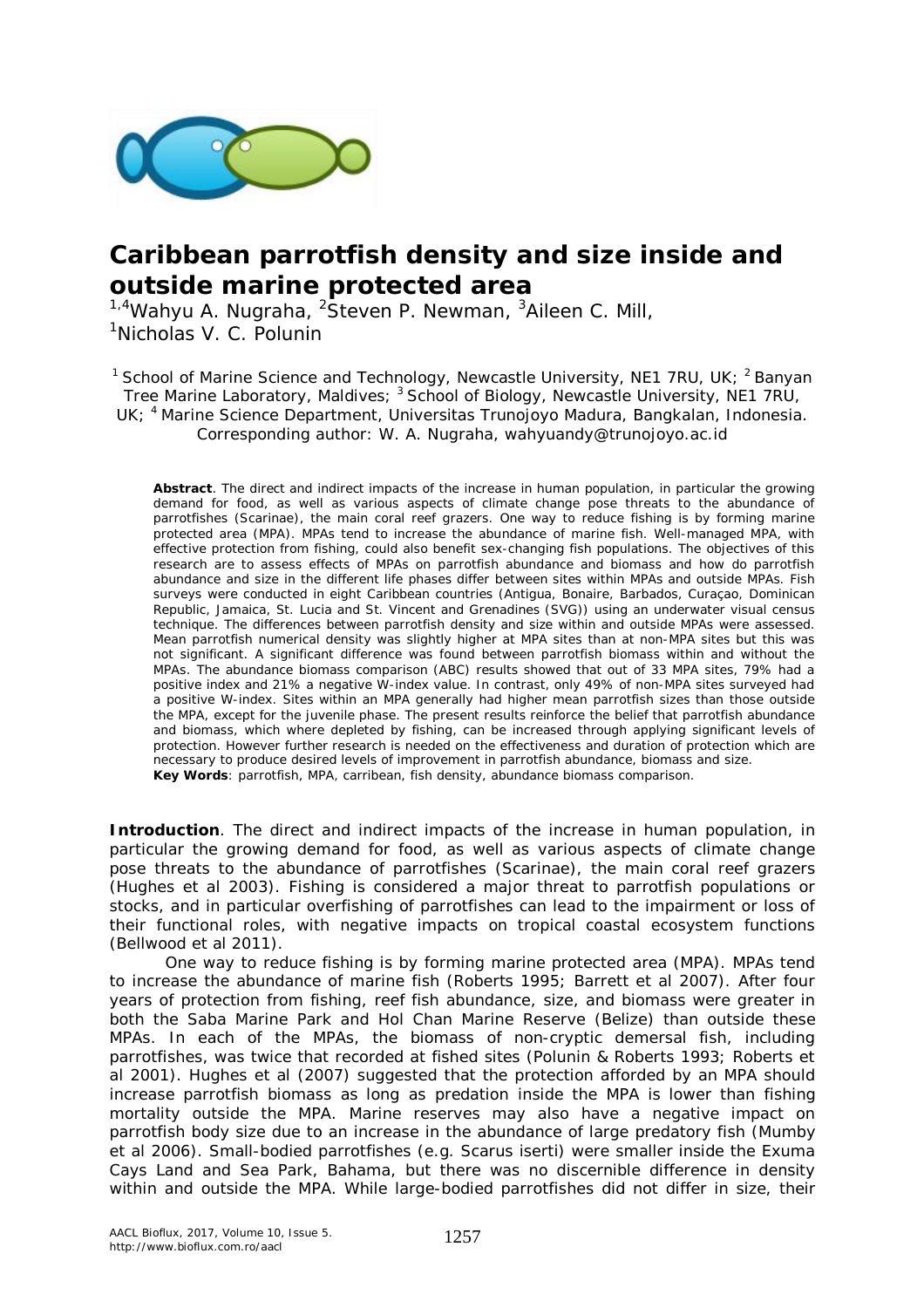density was double inside the reserve (Mumby et al 2006). The effect of MPAs on parrotfish assemblages needs further investigation. The present study will allow us to understand how parrotfish abundance and biomass vary between fished areas and unfished areas, particularly MPAs at large scale.

Well-managed marine protected area (MPA), with effective protection from fishing, could also benefit sex-changing fish populations. A meta-analysis of sex-changing fish from several MPAs around the world showed that abundance was higher inside than outside the MPAs (Molloy et al 2008). Hawkins & Roberts (2003) found that parrotfish terminal phase biomass and size were higher inside an MPA in St. Lucia than in the nearby fishing grounds. They further suggested that since mating success is likely to be influenced by the number of males, the relative density of each parrotfish life phase inside and outside the MPA should be determined.

The impact of MPA on fish assemblages can be assessed using the abundance biomass comparison (ABC) method. Originally proposed by Warwick (1986) to detect the impact of pollution on macrobenthic communities, it was subsequently improved to detect effects of other disturbances, either physical or biological, on benthic invertebrates (Warwick et al 1987). The ABC method was also successfully applied to investigate disturbance on fish communities in Namibia (Bianchi et al 2001), in the Bay of Biscay, France (Blanchard et al 2004), and in South Africa (Yemane et al 2005). The applicability of ABC method to assess effects of fishing on parrotfish is needed.

The obiectives of this research are to assess effects of marine protected areas (MPAs) on parrotfish abundance and biomass and how do parrotfish abundance and size in the different life phases differ between sites within MPAs and outside MPAs.

## **Material and Method**

*Description of the study sites.* Fish surveys were conducted in eight Caribbean countries (Antigua, Bonaire, Barbados, Curaçao, Dominican Republic, Jamaica, St. Lucia and St. Vincent and Grenadines (SVG)). The Caribbean region is a semi-enclosed sea bounded to the north by the Gulf of Mexico and to the east by the Atlantic Ocean, surrounded from north to south by the North American mainland, the east coast of Central America and north coast of South America. There are over 700 islands in this region, which are divided among 13 sovereign states and 17 dependent territories, including overseas territories of the United Kingdom, France, the Netherlands, and the United States of America (Figure 1). The Caribbean marine environment includes some of the most productive and biologically complex ecosystems in the world, such as coral reefs, sea-grass beds, mangrove forests, and coastal lagoons. These tropical coastal ecosystems provide food, habitat, and nurseries for many marine and coastal species, including commercially valuable fishes and marine invertebrates. These ecosystems are vital to the economy of many communities and states in the region due to their association with activities such as fishing and tourism (Miller 1996).

*Fish survey*. Parrotfish abundance and size were recorded using an underwater visual census technique. At each site, four 10 x 4 m transects were placed to record fish  $<$  20 cm and eight 30 x 4 m transects for fish  $> 20$  cm total length. Data were gathered between October 2010 and December 2011. Parrotfish biomass was calculated using length-weight relationships between size and counts (Bohnsack et al 1988) with speciesspecific values from www.fishbase.org (Froese & Pauly 2013). In addition, fish life phase (juvenile (JP), initial (IP), and terminal (TP)) was determined *in situ* during the survey based on their coloration. JP is generally characterized by drab colouration, the IP by dull colouration, and the TP by bright colours.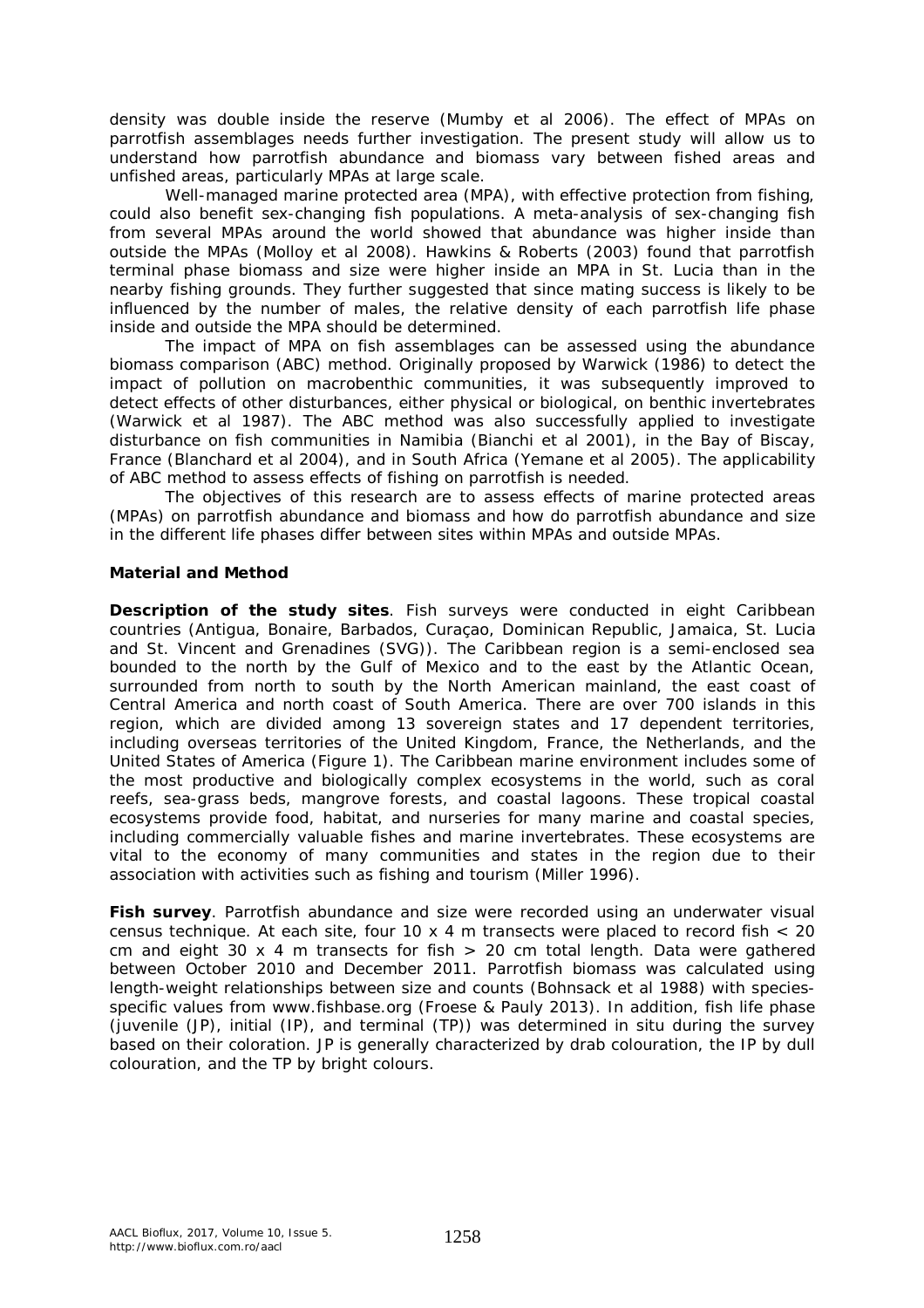

Figure 1. Map of the Caribbean showing the extant countries or territories. Red dot shows the study locations and number of sites.

*Marine protected areas.* MPA data were obtained from the World Database of Protected Areas (UNEP-WCMC & IUCN 2012). The shapefile with coordinates of the surveyed sites was overlaid onto the map of the MPA using ArcGIS v.10.1. The sites were classified as being within an MPA when they were within the boundaries of a legally designated MPA. Proposed MPA sites and the areas outside the legal MPAs were classified as non-protected areas. Due to lack of information on the effectiveness of each MPA, all designated MPAs were assumed to have a significant level of management.

*Statistical analysis.* The differences between parrotfish density and size within and outside MPAs were assessed using the two-sample permutation test since data was not normal even after transformation, conducted within the *perm* package (version 1.0-0.0) in the R environment (R Core Team 2013). Prior to the analysis, parrotfish abundance and biomass were fourth-root transformed to reduce the effect of extreme values. The potential impact of MPA was assessed using the ABC analysis for all sites. The ABC plots and the calculation of the W-index were carried out using the *forams* package (version 2.0-4) in the R environment (R Core Team 2013).

**Results**. Mean parrotfish numerical density was slightly higher at MPA sites than at non-MPA sites but this was not significant (Permutation t-test,  $Z = 1.0259$ ,  $p = 0.3049$ ; Figure 2a). A significant difference was found between parrotfish biomass within and without the MPAs. Sites within an MPA had significantly higher parrotfish biomass than non-MPA sites (Permutation t-test,  $Z = 2.2429$ ,  $p = 0.0059$ ; Figure 2b).

*Scarus* numerical density was significantly different (Permutation t-test, Z = 2.7518, p = 0.0059, Figure 2c), while *Sparisoma* numerical density was no different between sites within and those outside MPA (Permutation t-test,  $\bar{Z}$  = -0.8381, p = 0.4020, Figure 2e). *Scarus* and *Sparisoma* biomass were significantly different between sites within and outside MPA (Permutation t-test, Z = 2.4301, p = 0.0151 (*Scarus*), Figure 2d; Z = 2.1766, p = 0.0295 (*Sparisoma*), Figure 2f).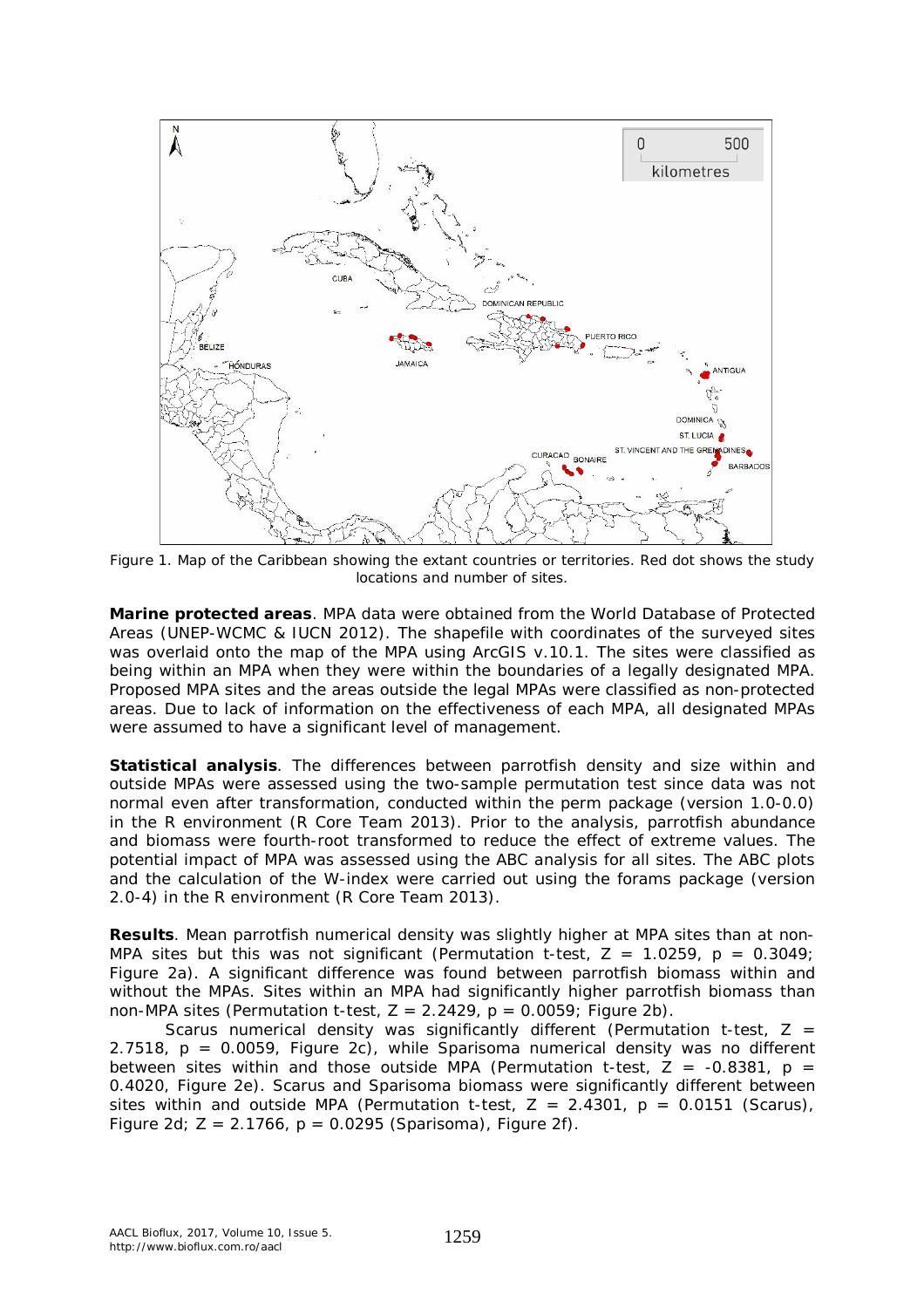

Figure 2. Differences between parrotfish density (a) and biomass (b), *Scarus* density (c) and biomass (d), *Sparisoma* density (e) and biomass (f) across the Caribbean within and outside MPA. Parrotfish abundance and biomass have been fourth-root transformed before plotting.

*MPA and abundance biomass comparison.* The ABC results showed that 61% of the 84 sites surveyed had a positive W-index. Out of 33 MPA sites, 79% had a positive index and 21% a negative W-index value. In contrast, only 49% (25/51) of non-MPA sites surveyed had a positive W-index (Figure 3).

In general, parrotfish density at each life phase was higher at sites inside MPAs than outside MPAs, except for individual species (Table 1). In the JP, densities were significantly higher in protected than not protected sites for *S. taeniopterus* (Permutation t-test;  $\rho = 2.419$ ,  $p < 0.05$ ; Table 1). In the TP, the combined density of all parrotfishes was significantly different between sites within and outside MPAs (Permutation t-test;  $\rho =$ 2.071, p < 0.05; Table 1). No parrotfish, genus, or individual species initial phase (IP) had significantly different densities between MPAs and areas outside.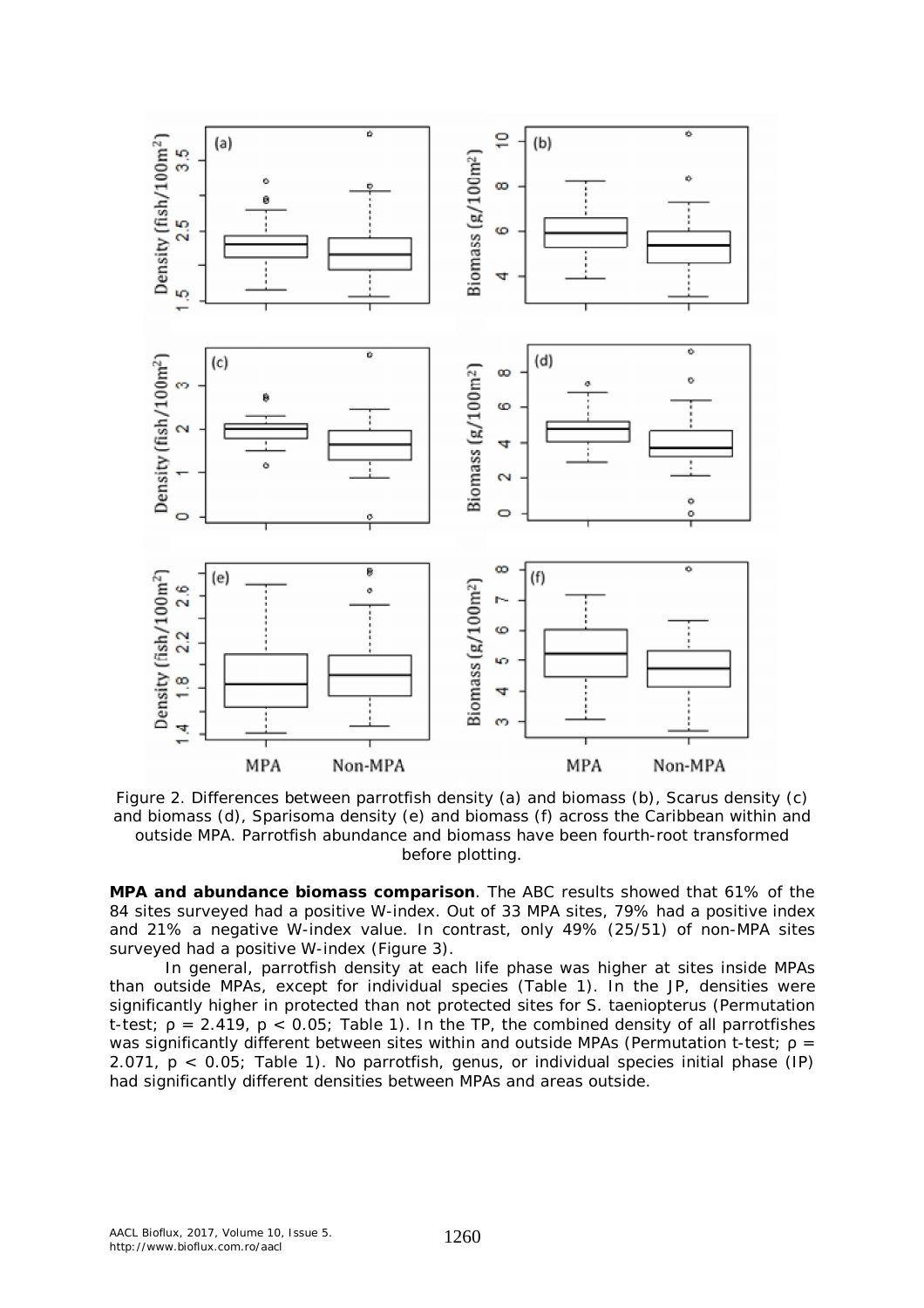



Table 1

Differences between parrotfish numerical density between MPA and non- MPA sites in eight countries in the Caribbean

| Life phase | Group                  | Ζ         | р         |
|------------|------------------------|-----------|-----------|
| Juvenile   | All                    | 0.9310    | 0.3519    |
|            | <b>Scarus</b>          | 1.9559    | 0.0505    |
|            | Sparisoma              | $-1.0181$ | 0.3086    |
|            | Scarus taeniopterus    | 2.4193    | $0.0156*$ |
|            | Scarus iserti          | $-0.1371$ | 0.8909    |
|            | Sparisoma aurofrenatum | $-0.8418$ | 0.3999    |
|            | Sparisoma viride       | $-1.5945$ | 0.1108    |
| Initial    | All                    | 0.1520    | 0.8791    |
|            | <b>Scarus</b>          | 0.4493    | 0.6532    |
|            | Sparisoma              | $-0.3508$ | 0.7257    |
|            | Scarus taeniopterus    | $-0.2831$ | 0.7771    |
|            | Scarus iserti          |           |           |
|            | Sparisoma aurofrenatum | $-1.1301$ | 0.2585    |
|            | Sparisoma viride       | $-0.1251$ | 0.9005    |
| Terminal   | All                    | 2.0716    | $0.0383*$ |
|            | <b>Scarus</b>          | 0.7777    | 0.4367    |
|            | Sparisoma              | 1.1293    | 0.2588    |
|            | Scarus taeniopterus    | 0.6678    | 0.5043    |
|            | Scarus iserti          | $-0.3620$ | 0.7174    |
|            | Sparisoma aurofrenatum | 0.9378    | 0.3483    |
|            | Sparisoma viride       | $-0.2895$ | 0.7722    |

\* indicates significant value < 0.05.

Sites within an MPA generally had higher mean parrotfish sizes than those outside the MPA, except for the JP. The mean sizes of the genus *Sparisoma* in juvenile (ρ = -2.154, p  $<$  0.05) and TP ( $\rho = 2.560$ ,  $p < 0.05$ ) inside the MPAs were significantly different from those outside MPAs (Table 2).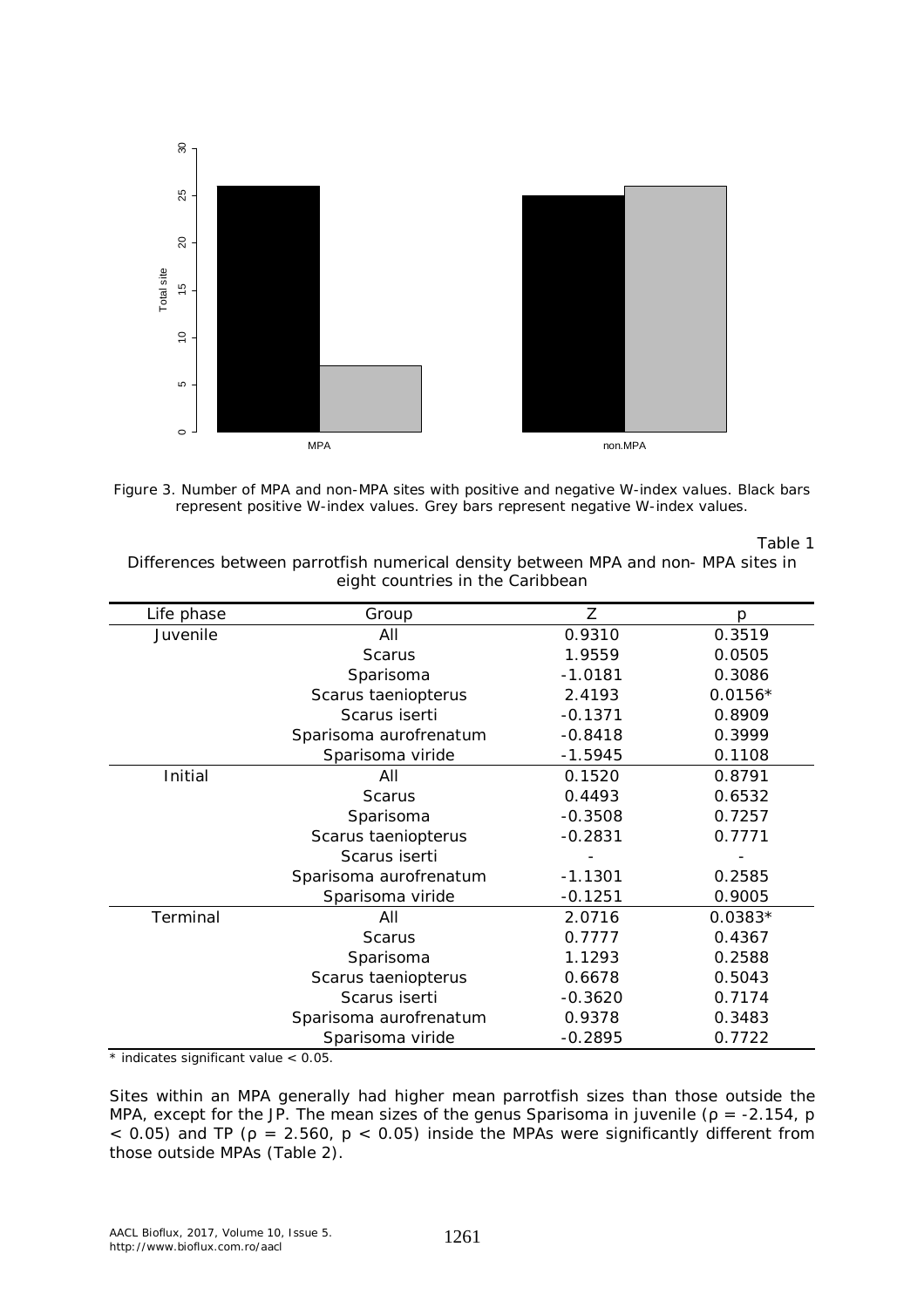Table 2

| Life phase | Group                  | Ζ         | Ŋ         |
|------------|------------------------|-----------|-----------|
| Juvenile   | All                    | $-0.8530$ | 0.3937    |
|            | <b>Scarus</b>          | $-1.7259$ | 0.0846    |
|            | Sparisoma              | $-2.1542$ | $0.0312*$ |
|            | Scarus taeniopterus    | $-1.4467$ | 0.1480    |
|            | Scarus iserti          | $-0.6449$ | 0.5190    |
|            | Sparisoma aurofrenatum | $-1.7831$ | 0.0756    |
|            | Sparisoma viride       | $-0.2576$ | 0.7967    |
| Initial    | All                    | 1.5877    | 0.1124    |
|            | <b>Scarus</b>          | 0.2663    | 0.7900    |
|            | Sparisoma              | 1.3333    | 0.1824    |
|            | Scarus taeniopterus    | 0.5537    | 0.5798    |
|            | Scarus iserti          |           |           |
|            | Sparisoma aurofrenatum | 1.1841    | 0.2364    |
|            | Sparisoma viride       | 1.6020    | 0.1092    |
| Terminal   | All                    | 1.3537    | 0.1758    |
|            | <b>Scarus</b>          | 0.3586    | 0.7199    |
|            | Sparisoma              | 2.5603    | $0.0105*$ |
|            | Scarus taeniopterus    | $-0.8558$ | 0.3921    |
|            | Scarus iserti          | 0.4564    | 0.6481    |
|            | Sparisoma aurofrenatum | 0.6068    | 0.5440    |
|            | Sparisoma viride       | 1.6526    | 0.0984    |

Differences between parrotfish mean size between MPA and non-MPA sites in eight countries in the Caribbean

\* indicates significant value < 0.05.

**Discussion**. Parrotfish abundance and biomass were both significantly different between sites within and those outside marine protected areas. These results were similar to those reported from the Western Solomon Islands (Aswani & Sabetian 2010), with observed parrotfish abundance being lower outside than inside MPAs. The establishment of an MPA can enhance ecological processes and fisheries recovery (Roberts & Hawkins 2000) and, over time, has been shown to increase the abundance of many marine fish (Roberts 1995; Barrett et al 2007).

However, giving all MPA sites a similar protection status may have led us to underestimate the differences in parrotfish abundance and biomass between fished and unfished locations. Due to the difficulty in discriminating between sites based on the effectiveness of protection afforded by each MPA, all sites within MPAs were grouped together and considered as essentially unfished regardless of truly effective MPAs. It should be noted that because the MPA classification was extremely coarse, MPA sites might not have the same levels of protection and in addition reserve age varied substantially. Aswani & Sabetian (2010) found that parrotfish abundance in Nusa Hope, Western Solomon Islands (an effective MPA) was significantly higher than at Kida (a moderately effective MPA). The age of the reserve may also significantly enhance the abundance of fish (Molloy et al 2008), increasing with the length of time for which there has been (effective) protection. For example, Molloy et al (2008) found that after protection for at least a decade fish abundance within MPAs was 3 times greater than abundance outside them, however when all MPAs were included in the analysis, regardless of their age, they found no significant difference overall between MPA and non-MPA sites.

The ABC results suggest that most MPAs in the Caribbean are or could be effective to protect parrotfish assemblages and to maintain them in a healthy status. Sites within an MPA were more likely to have parrotfish positive W-index values than non-MPAs which had equal numbers of sites with positive (undisturbed) and negative W-index values (disturbed), the former indicating significant number of larger parrotfish in the MPA sites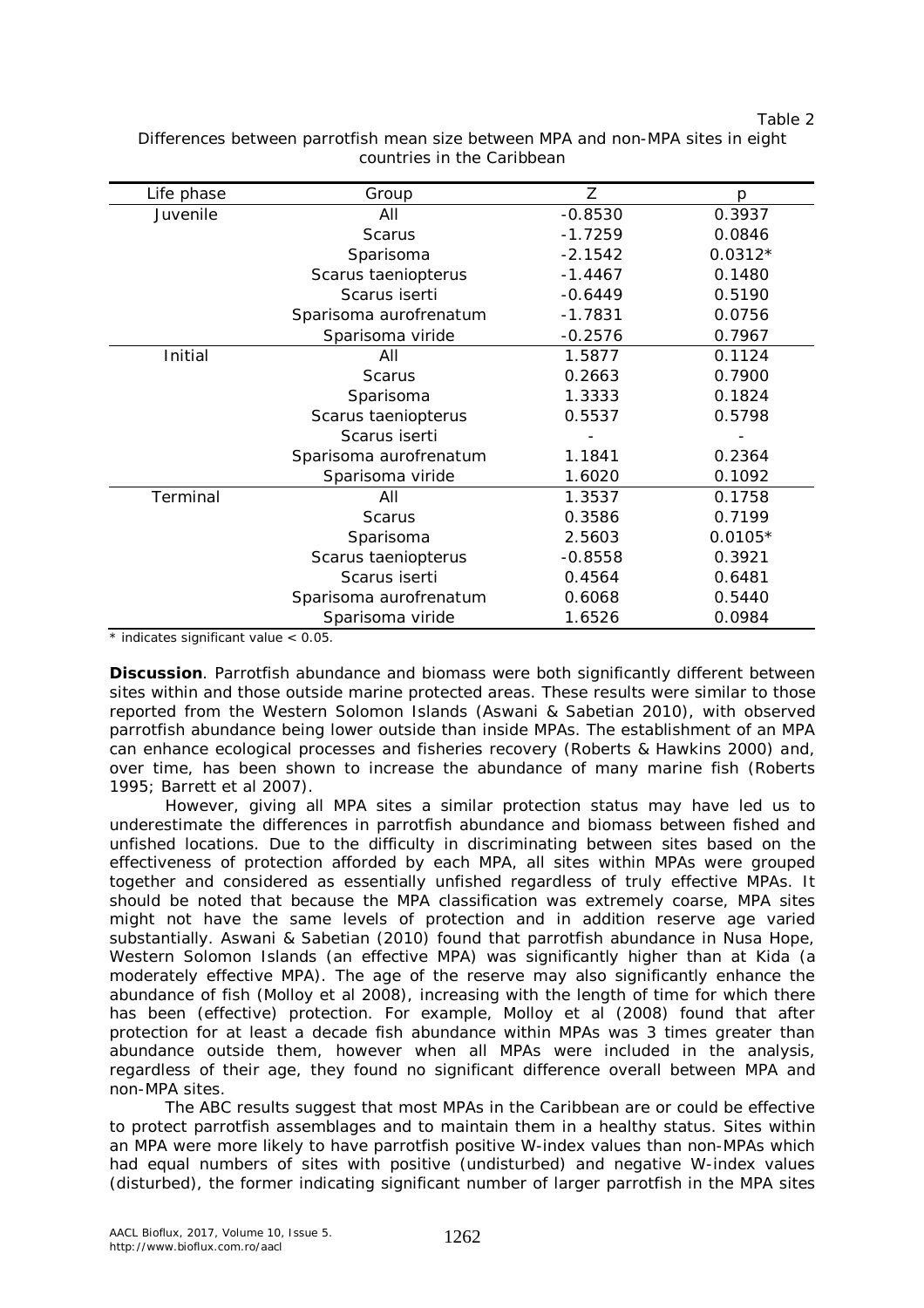compared to small ones. This is in keeping with the results from other studies; for example small-bodied parrotfish (e.g. *S. iserti*) density was not significantly different, while large-bodied parrotfish density was double inside the Exuma Cays Land and Sea Park, Bahamas (Mumby et al 2006).

There was a tendency for initial and terminal phase fish to have lower size at phase change. This represents a threat to parrotfish population resilience, the effectiveness of their ecological role and their value as fishery resources. This threat could be addressed by effective management intervention either using site protection such as MPAs or by regulation of fishing seasons to allow stock recovery (Roberts & Polunin 1994; Roberts et al 2001; Barrett et al 2007; Molloy et al 2008; O'Farrell et al 2016). The need for management, either by MPA or fishing regulation is indicated by the greater density and mean size of terminal phase fish within MPAs, consistent with the results of Hawkins & Roberts (2003), in which parrotfish biomass in St. Lucia increased after the creation of an MPA. Mean density of terminal phase *S. vetula* and *S. viride*  doubled in the Exuma Cays Land and Sea Park (ECLSP, Bahamas; Mumby et al 2006), while after a decade of protection, abundance of sex-changer fish within MPAs was higher than outside (Molloy et al 2008).

MPAs are one method which has been proven potentially effective in providing protection and increasing fish density and biomass (Roberts 1995; Barrett et al 2007; Lester et al 2009; Molloy et al 2008; Graham et al 2011; Edgar et al 2014; Bonaldo et al 2017). This reseach result indicates that protection, in the form of an MPA, should at least be able to increase the density of large fish, which in turn is expected over time to increase recruitment, even though it is very likely that predation will have a substantial effect on population dynamics and size/age structure. Further research on the interaction between predator and parrotfish population abundances and structures inside MPAs is necessary.

Well-managed MPAs, however, appear to have a negative effect on small parrotfish. Mumby et al (2006) also found more small *S. iserti* and *S. aurofrenatum,*  although not significant*,* in the ECLSP that was attributed to greater predator abundance inside the reserve. While larger-bodied parrotfish were released from fishing pressure and much less vulnerable to predation than the smaller-bodied species, fishing pressure was generally lower on the latter while they are a natural prey for the groupers and other large carnivorous fishes becoming much more abundant within the reserve. *Epinephelus striatus* in the reserve are able to consume between 60-90% of adults of *S. iserti* (Mumby et al 2006).

The present results reinforce the belief that parrotfish abundance and biomass, which where depleted by fishing, can be increased through applying significant levels of protection. However further research is needed on the effectiveness and duration of protection which are necessary to produce desired levels of improvement in parrotfish abundance, biomass and size.

**Conclusions**. Parrotfish biomass was significantly higher within Caribbean MPAs, while parrotfish density did not differ significantly. The present study also found that juvenile parrotfish density did not differ significantly between sites inside and outside of MPAs, the density of terminal parrotfish was significantly different. Most MPAs in the Caribbean were more likely to have parrotfish positive W-index values than non-MPAs. While MPAs are believed to have positive effects on parrotfish abundance, it is suspected that there are often indirect effects due to increasing predators and competitors that may prevent parrotfish recovery. In this context, the extent to which predators and competitors affect parrotfish abundance, population structure (within species) and parrotfish community composition within an MPA is a matter which warrants further attention.

Acknowledgements. We thank the FORCE project (European Commission 7<sup>th</sup> Framework Programme P7/2007-2013; grant 244161) which coordinated the data gathering. WAN would also acknowledge the Indonesian Government's Directorate General of Research and Higher Education Resources, Ministry for Research, Technology and Higher Education (formerly Ministry for Education and Culture) for their PhD Funding.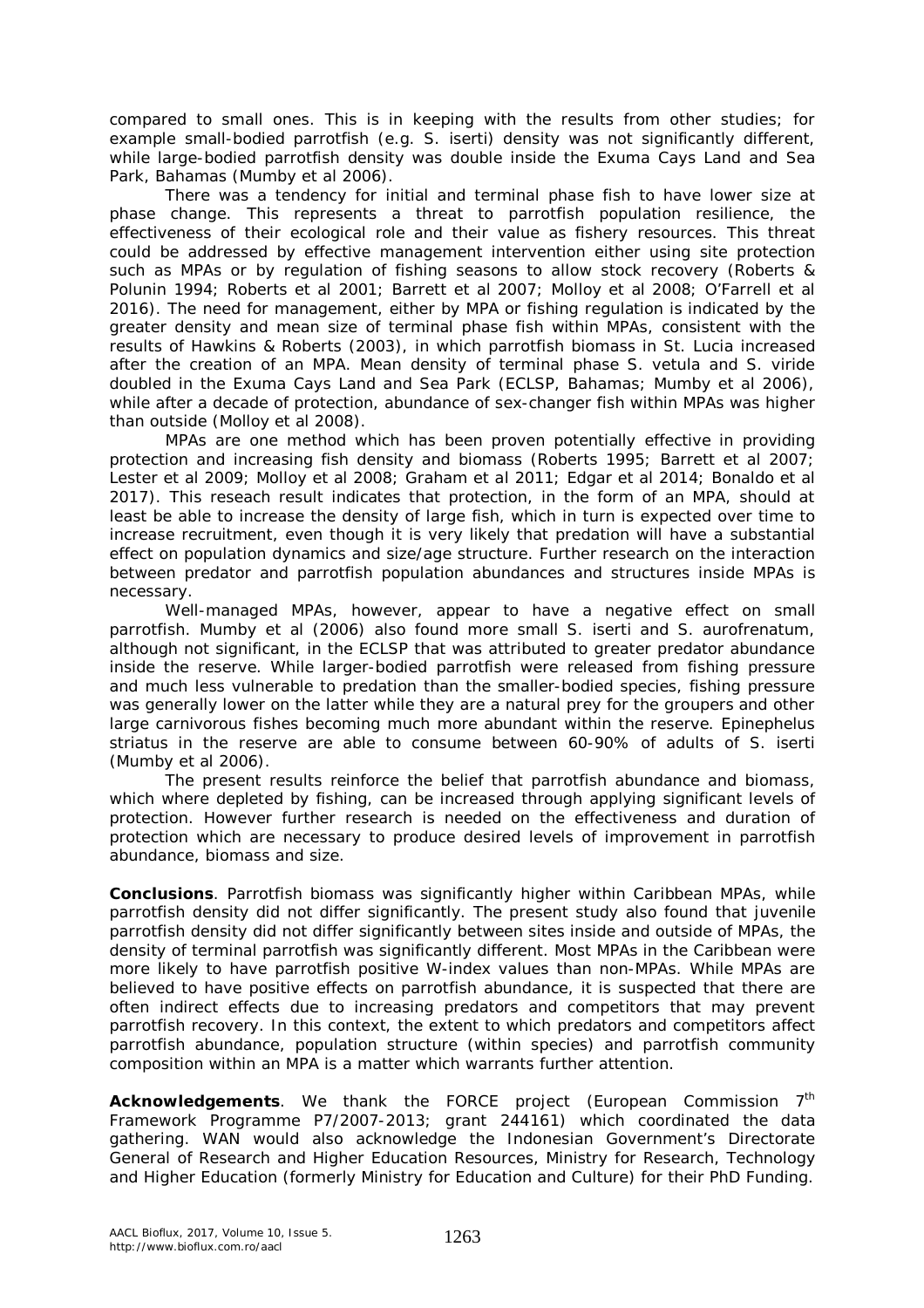## **References**

- Aswani S., Sabetian A., 2010 Implications of urbanization for artisanal parrotfish fisheries in the Western Solomon Islands. Conservation Biology 24(2):520-530.
- Barrett N. S., Edgar G. J., Buxton C. D., Haddon M., 2007 Changes in fish assemblages following 10 years of protection in Tasmanian marine protected areas. Journal of Experimental Marine Biology and Ecology 345(2):141-157.
- Bellwood D. R., Hoey A. S., Hughes T. P., 2011 Human activity selectively impacts the ecosystem roles of parrotfishes on coral reefs. Proceedings of the Royal Society B: Biological Sciences 279:1621-1629.
- Bianchi G., Hamukuaya H., Alvheim O., 2001 On the dynamics of demersal fish assemblages off Namibia in the 1990s. South African Journal of Marine Science 23(1):419-428.
- Blanchard F., LeLoc'h F., Hily C., Boucher J., 2004 Fishing effects on diversity, size and community structure of the benthic invertebrate and fish megafauna on the Bay of Biscay coast of France. Marine Ecology Progress Series 280:249-260.
- Bohnsack J. A., Harper D. E., Center S. F., 1988 Length-weight relationships of selected marine reef fishes from the southeastern United States and the Caribbean. National Oceanic and Atmospheric Administration, National Marine Fisheries Service, Southeast Fisheries Center, 31 pp.
- Bonaldo R. M., Pires M. M., Guimarães Jr. P. R., Hoey A. S., Hay M. E., 2017 Small marine protected areas in Fiji provide refuge for reef fish assemblages, feeding groups, and corals. PloS ONE 12(1):e0170638.
- Edgar G. J., Stuart-Smith R. D., Willis T. J., Kininmonth S., Baker S. C., Banks S., Barrett N. S., Becerro M. A., Bernard A. T. F., Berkhout J., Buxton C. D., Campbell S. J., Cooper A. T., Davey M., Edgar S. C., Försterra G., Galván D. E., Irigoyen A. J., Kushner D. J., Moura R., Parnell P. E., Shears N. T., Soler G., Strain E. M., Thomson R. J., 2014 Global conservation outcomes depend on marine protected areas with five key features. Nature 506(7487):216-220.
- Froese R., Pauly D., 2013 Fishbase, a Global Information System on Fishes: http://www. fishbase.org, World Wide Web electronic publication. Accessed February 2013.
- Graham N. A. J., Ainsworth T. D., Baird A. H., Ban N. C., Bay L. K., Cinner J. E., De Freitas D. M., Diaz-Pulido G., Dornelas M., Dunn S. R., Fidelman P. I. J., Foret S., Good T. C., Kool J., Mallela J., Penin L., Pratchett M. S., Williamson D. H., 2011 From microbes to people: tractable benefits of no-take areas for coral reefs. In: Oceanography and marine biology: an annual review, vol. 49. Gibson R. N., Atkinson R. J. A., Gordon J. D. M. (eds), RC Press, Boca Raton, pp. 105-135.
- Hawkins J. P., Roberts C. M., 2003 Effects of fishing on sex-changing Caribbean parrotfishes. Biological Conservation 115(2):213-226.
- Hughes T. P., Baird A. H., Bellwood D. R., Card M., Connolly S. R., Folke C., Grosberg R., Hoegh-Guldberg O., Jackson J. B., Kleypas J., Lough J. M., Marshall P., Nyström M., Palumbi S. R., Pandolfi J. M., Rosen B., Roughgarden J., 2003 Climate change, human impacts, and the resilience of coral reefs. Science 301(5635):929-933.
- Hughes T. P., Bellwood D. R., Folke C. S., McCook L. J., Pandolfi J. M., 2007 No-take areas, herbivory and coral reef resilience. Trends in Ecology and Evolution 22(1):1- 3.
- Lester S. E., Halpern B. S., Grorud-Colvert K., Lubchenco J., Ruttenberg B. I., Gaines S. D., Airamé S., Warner R. R., 2009 Biological effects within no-take marine reserves: a global synthesis. Marine Ecology Progress Series 384(2):33-46.
- MacNeil M. A., Graham N. A., Cinner J. E., Wilson S. K., Williams I. D., Maina J., Newman S., Friedlander A. M., Jupiter S., Polunin N. V., McClanahan T. R., 2015 Recovery potential of the world's coral reef fishes. Nature 520(7547):341-344.
- Miller M. A. L., 1996 Protecting the marine environment of the Wider Caribbean Region: the challenge of institution-building. Green Globe Yearbook, pp. 37-46.
- Molloy P. P., Reynolds J. D., Gage M. J. G., Mosqueira I., Côté I. M., 2008 Links between sex change and fish densities in marine protected areas. Biological Conservation 141(1):187-197.